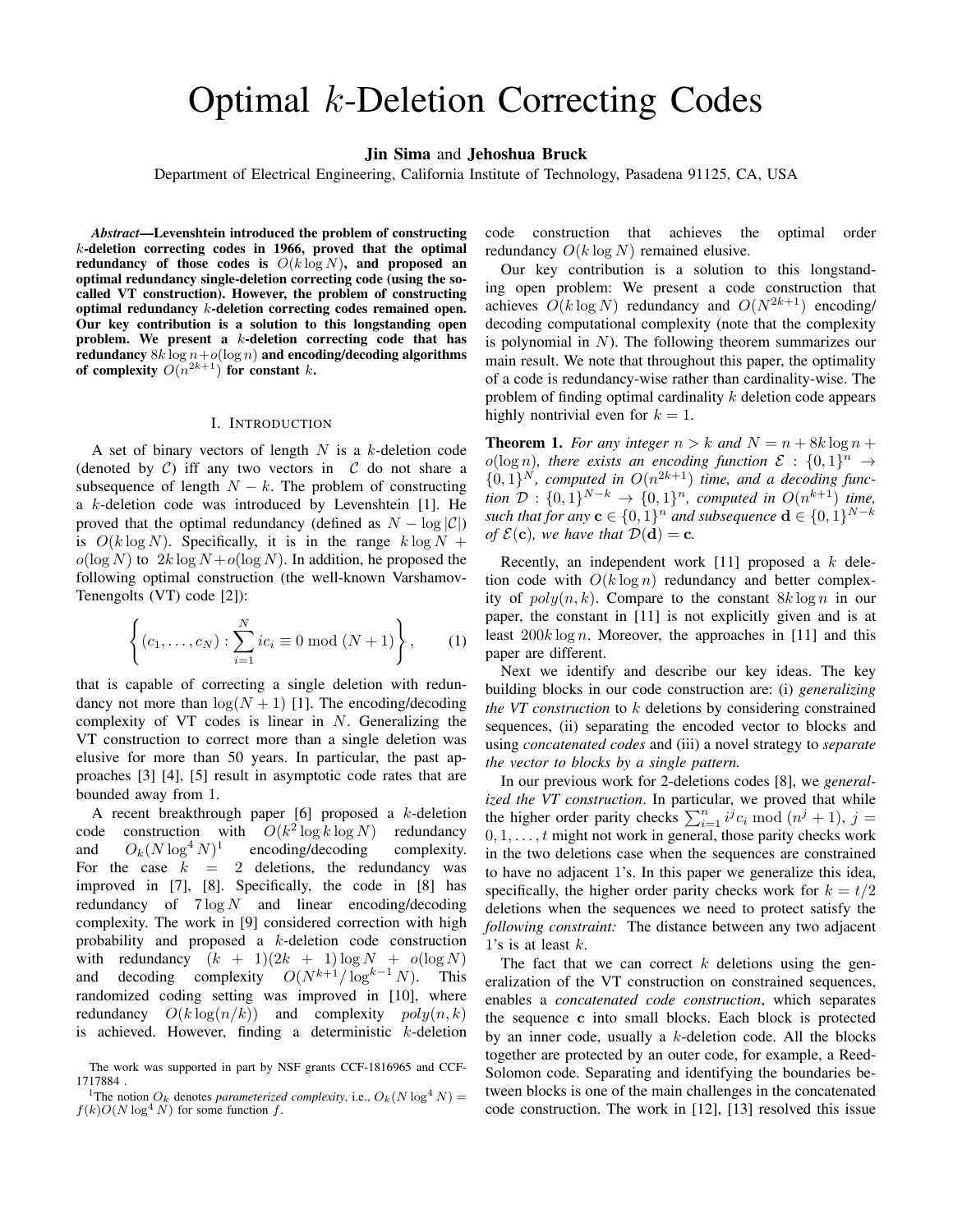by inserting markers between blocks. In [6], an approach that uses occurrences of short subsequences, called patterns, as markers was proposed. The success of decoding in existing approaches requires that the patterns can not be destroyed or generated by k deletions / insertions.

Here, we improve the redundancy in [6] by using *a single pattern to separate the blocks* and allowing it to be destroyed or generated by deletions / insertions. The pattern, which we call *synchronization pattern*, is a length  $3k + \lceil \log k \rceil + 4$ sequence  $\mathbf{a} = (a_1, \dots, a_{3k+[\log k]+4})$  satisfying

•  $a_{3k+i} = 1$  for  $i \in \{0, \ldots, \lceil \log k \rceil + 4\}.$ 

• There does not exist a  $j \in \{1, \ldots, 3k-1\}$ , such that  $a_{i+i} = 1$  for  $i \in \{0, \ldots, \lceil \log k \rceil + 4\}.$ 

Namely, a *synchronization pattern* is a sequence that ends with  $\lceil \log k \rceil + 5$  consecutive 1's and no other 1 run with length  $\lceil \log k \rceil + 5$  exists. For a sequence  $\mathbf{c} = (c_1, \ldots, c_n)$ , define a *synchronization vector*  $\mathbb{1}_{sync}(\mathbf{c}) \in \{0, 1\}^n$  by

$$
\mathbb{1}_{sync}(\mathbf{c})_i = \begin{cases} 1, & \text{if } (c_{i-3k+1}, c_{i-3k+2}, \dots, c_{i+\lceil \log k \rceil + 4}) \\ & \text{is a synchronization pattern,} \\ 0, & \text{else.} \end{cases}
$$

Note that  $\mathbb{1}_{sync}(\mathbf{c})_i = 0$  for  $i \in [1, 3k-1]$  and for  $i \in [n-1]$  $\lceil \log k \rceil - 3, n$ . It can be seen from the definition that any two consecutive 1 entries in  $\mathbb{1}_{sync}(\mathbf{c})$  have distance at least 3k.

Now we are ready to describe our construction that is a generalization of the VT code. Define the integer vectors

$$
\mathbf{m}^{(\ell)}\triangleq(1^{\ell},1^{\ell}+2^{\ell},\ldots,\sum_{j=1}^{n}j^{\ell})
$$

for  $\ell \in \{0, \ldots, 6k\}$ , where the *i*-th entry of  $\mathbf{m}^{(\ell)}$  is the sum of the  $\ell$ -th powers of the first i entries. Given a sequence  $c \in$  $\{0, 1\}^n$  we compute a (VT like) redundancy of dimension  $6k+$ 1 as follows:

$$
f(\mathbf{c})_{\ell} \triangleq \mathbf{c} \cdot \mathbf{m}^{(\ell)} \bmod 3kn^{\ell+1},\tag{2}
$$

for  $\ell \in \{0, \ldots, 6k\}$ . It will be shown that the vector  $f(1_{sync}(\mathbf{c}))$  helps recover the *synchronization vector*  $\mathbb{1}_{\text{sync}}(c)$  from k deletions in c.

The rest of the paper is organized as follows. Section II provides an outline of our construction and some of the basic lemmas. Section III presents our VT generalization for recovering the *synchronization vector*. Section IV explains how to correct k deletions based on the *synchronization vector*, when the *synchronization patterns* appear frequently. Section V describes an algorithm to transform a sequence into one with dense *synchronization patterns*. Section VI presents the encoding and decoding of the code. Section VII concludes the paper.

# II. OUTLINE AND PRELIMINARIES

In this section we give an overview of the ingredients (Lemmas 1, 2, and 3) that constitute our code construction, as well as existing results (Lemmas 4, 5) that are needed in our proof. We first present a lemma showing how to recover *synchronization vector* from k deletions. The result,

which will be proved in Section III, is crucial in our concatenated code construction. For a sequence  $\mathbf{c} \in \{0,1\}^n$ , define its deletion ball  $B_k(c)$  to be the collection of sequences that share a length  $n - k$  subsequence with c. For a number vector  $\mathbf{v} = (v_0, \dots, v_{6k})$  that satisfies  $0 \le v_\ell < 3kn^{\ell+1}$ , let

$$
M(\mathbf{v}) = \sum_{\ell=0}^{6k} v_{\ell} \prod_{i=0}^{\ell-1} 3kn^{i+1}
$$
 (3)

be a one-to-one mapping that maps the vector v into a number that ranges in  $[0, (3k)^{6k+1}n^{(3k+1)(6k+1)} - 1]$ , where the set  $[a, b] = \{a, a+1, \ldots, b\}$ , called an interval, consists of consecutive integers between a and b for  $a \leq b$ .

Lemma 1. *For integers* n *and* k*, there exists a function*  $p : \{0,1\}^n \rightarrow [1,2^{2k \log n + o(\log n)}],$  such that *if*  $M(f(\mathbb{1}_{sync}(c))) \equiv M(f(\mathbb{1}_{sync}(c'))) \bmod p(c)$  *for two sequence*  $\mathbf{c} \in \{0,1\}^n$  *and*  $\mathbf{c}' \in B_k(\mathbf{c})$ *, then*  $\mathbf{c} = \mathbf{c}'$ *.* 

With the knowledge of its *synchronization vector*  $\mathbb{1}_{\text{sync}}(c)$ , we show in the next lemma how to recover the sequence c with redundancy  $O(k \log n)$ , when the 0 runs in  $\mathbb{1}_{\text{sync}}(\mathbf{c})$  is not long. We introduce a notion, called k *dense*, to characterize the limited 0 run length property.

A sequence  $\mathbf{c} \in \{0,1\}^n$  is said to be k *dense* if the distance between any two consecutive 1 entries in  $\mathbb{1}_{\text{sum}}(c)$  is at most

$$
L \triangleq (\lceil \log k \rceil + 5) 2^{\lceil \log k \rceil + 8} \lceil \log n \rceil
$$
  
+  $(3k + \lceil \log k \rceil + 4) (\lceil \log n \rceil + 9 + \lceil \log k \rceil)$ 

More precisely, the 0 runs in  $\mathbb{1}_{sync}(\mathbf{c})$  have length at most  $L - 1$ . The following lemma will be proved in Section IV.

**Lemma 2.** For integers  $k$  and  $n > k$ , there exists a func*tion*  $Hash_k$  :  $\{0,1\}^n$   $\rightarrow$   $\{0,1\}^{4k \log n + o(\log n)}$ , such that *every* k dense *sequence*  $c \in \{0,1\}^n$  *can be recovered from its length*  $n - k$  *subsequence* **d** *and*  $Hash_k(c)$ *.* 

Lemma 1 and Lemma 2 show how to protect k *dense* sequences. As the final building block, the following lemma presents a mapping that transforms any sequence to a k *dense* sequence. Its proof will be given in Section V. Based on Lemmas 1, 2, and 3, our k deletion code is given in Section VI.

**Lemma 3.** For integers  $k$  and  $n > k$ , there exists a map  $T : \{0,1\}^n \to \{0,1\}^{n+2\lceil \log k \rceil + 10}$ , such that  $T(\mathbf{c})$  is a k dense *sequence for*  $\mathbf{c} \in \{0,1\}^n$ . Moreover, the sequence  $\mathbf{c}$ *can be recovered from*  $T(c)$ *.* 

Lemma 4 gives a  $k$  deletion correcting hash function that is computable in  $O_k(poly(n))$  time. It is a slight variation of the result in [6]. Lemma 5 (See [14]) gives an upper bound on the number of divisors of a positive integer  $n$ . It will be used in proving Lemma 1.

Lemma 4. *Let* k *be a fixed integer. For integers* M and n. There exists a hash function  $H : \{0,1\}^M \rightarrow$  ${0,1}^{\lceil (M/\lceil \log n \rceil) \rceil (2k \log \log n + O(1))},$  *computable in*  $O_k((M/\log n)n \log^{2k} n)$  *time, such that any sequence*  $\mathbf{c} \in \{0,1\}^M$  *can be recovered from its length*  $M - k$ *subsequence* **d** *and the hash*  $H(c)$ *.*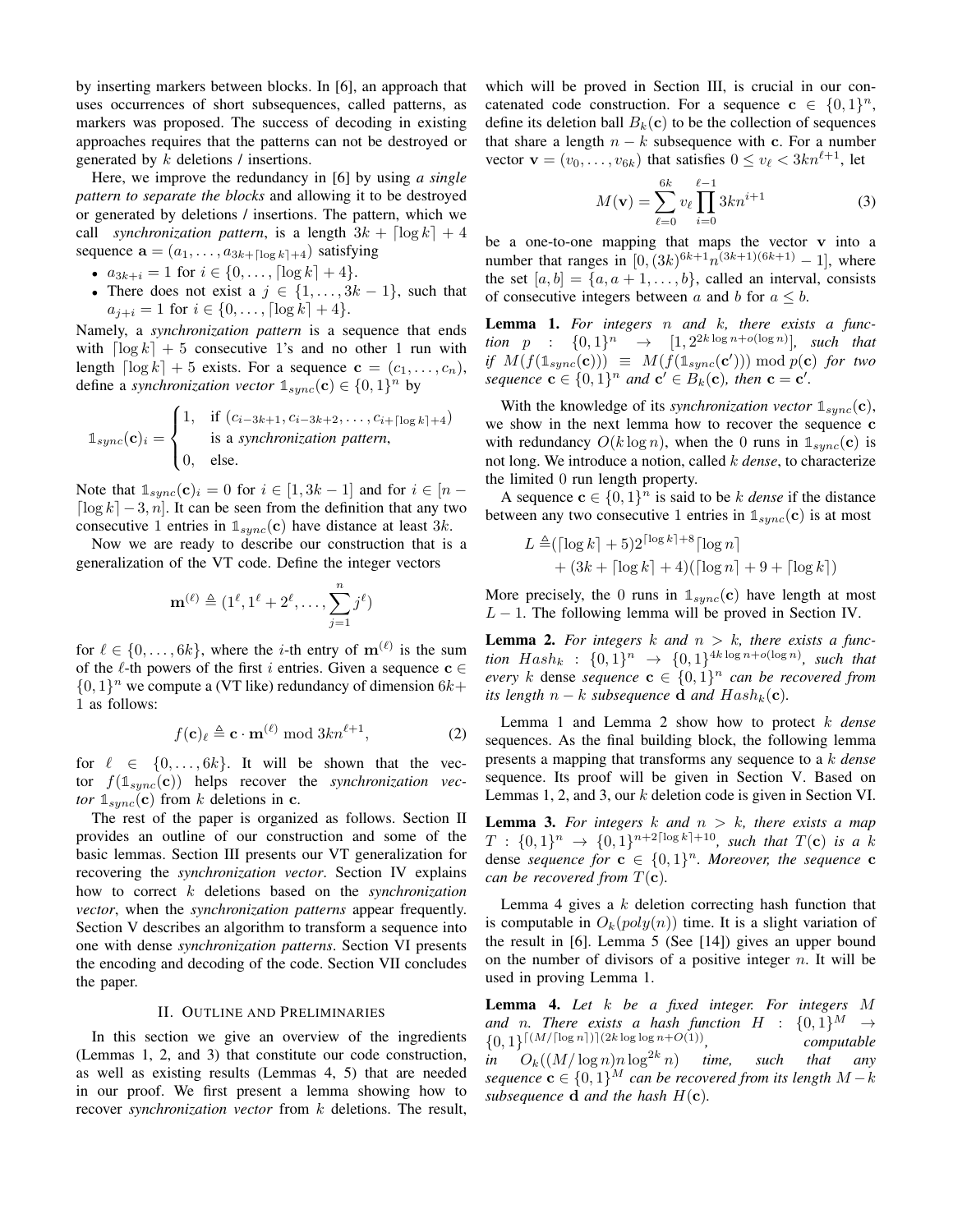**Lemma 5.** *For a positive integer*  $n \geq 3$ *, the number of divisors of n is upper bounded by*  $2^{1.6 \ln n / (\ln \ln n)}$ .

## III. PROTECTING THE SYNCHRONIZATION VECTORS

For a sequence  $\mathbf{c} \in \{0, 1\}^n$ , let  $g(\mathbf{c})$  be a dimension  $6k+1$ vector with entries defined by

$$
g(\mathbf{c})_{\ell} \triangleq \mathbf{c} \cdot \mathbf{m}^{(\ell)},
$$

for  $\ell \in \{0, \ldots, 6k\}$ . The proof of Lemma 1 is based on the following two lemmas together with Lemma 5.

**Lemma 6.** For  $c, c' \in \{0, 1\}^n$ , if  $c' \in B_k(c)$ , then  $\mathbb{1}_{sync}(c) \in$  $B_{3k}(\mathbb{1}_{sync}(\mathbf{c}')).$ 

Let  $\mathcal{R}_m$  be the set of length n sequences the 0 runs in which have length at least  $m-1$ , meaning that any two consecutive 1 entries in a sequence  $\mathbf{c} \in \mathcal{R}_m$  have distance at least m.

**Lemma 7.** *For* **c**,  $\mathbf{c}' \in \mathcal{R}_{3k}$ , if  $\mathbf{c}' \in B_{3k}(\mathbf{c})$ , and  $g(\mathbf{c}) = g(\mathbf{c}')$ *then*  $\mathbf{c} = \mathbf{c}'$ *.* 

*Proof.* We first compute the difference  $g(c)_{\ell} - g(c')_{\ell}$ . Since  $\mathbf{c}' \in B_{3k}(\mathbf{c})$ , there exist two subsets  $\boldsymbol{\delta} = \{\delta_1, \ldots, \delta_{3k}\}\subset$  $\{1, \ldots, n\}$  and  $\delta' = \{\delta'_1, \ldots, \delta'_{3k}\} \subset \{1, \ldots, n\}$  such that deleting bits with positions  $\delta$  and  $\delta'$  respectively from c and  $c'$  result in the same length  $n - 3k$  subsequence. Further define  $\Delta = \{i : c_i = 1\}$  and  $\Delta' = \{i : c'_i = 1\}$  to be the positions of 1 entries in c and c' respectively. Let  $S_1 = \Delta \cap \delta$ and  $S_2 = \Delta \cap (1, n] \setminus \delta$  be the sets of 1 entry positions that are deleted and not deleted in c respectively. Similarly let  $S'_1 = \Delta' \cap \delta'$  and  $S'_2 = \Delta' \cap ([1, n] \backslash \delta')$ . Let the elements in  $\delta \cup \delta'$  be ordered by  $p_1 \leq p_2 \leq \ldots \leq p_{6k}$ . Denoting  $p_0 = 0$ and  $p_{6k+1} = n$ , we have that

$$
g(\mathbf{c})_{\ell} - g(\mathbf{c}')_{\ell} = \sum_{i \in \mathbf{\Delta}} \mathbf{m}_{i}^{(\ell)} - \sum_{i \in \mathbf{\Delta}'} \mathbf{m}_{i}^{(\ell)}
$$

$$
= \sum_{j=0}^{6k} \sum_{i=p_j+1}^{p_{j+1}} (|S_1 \cap [p_{j+1}, n]| - |S'_1 \cap [p_{j+1}, n]| + |S_2 \cap [i, n]| - |S'_2 \cap [i, n]|) i^{\ell}. \tag{4}
$$

In the following we show  $(a)$ :  $-1 \leq |S_2 \cap [i, n]| - |S'_2 \cap [i, n]| \leq$ 1 for  $i \in [1, n]$ . and (b): For each interval  $(p_j, p_{j+1}], j =$  $0, \ldots, 6k$ , we have either  $|S_2 \cap [i, n]| - |S'_2 \cap [i, n]| \leq 0$  for all  $i \in (p_j, p_{j+1}]$  or  $|S_2 \cap [i, n]| - |S'_2 \cap [i, n]| \ge 0$  for all  $i \in$  $(p_j, p_{j+1}].$ 

Note that each  $i \in S_2$  corresponds uniquely to an index  $i' \in S_1$  $S'_2$  so that  $c_i$  and  $c'_{i'}$  end in the same position after deleting the bits with positions  $\delta$  and  $\delta'$  respectively from c and c', i.e.,  $i - |\delta \cap [1, i - 1]| = i' - |\delta' \cap [1, i' - 1]|$ . Hence  $|i' |i| \leq 3k$ . Let  $a = \min_{x \in S_2, x \in [i,n]} x$  and  $b = \min_{x \in S_2', x \in [i,n]} x$ . Then any element in  $S_2 \setminus \{a\}$  and  $S_2' \setminus \{b\}$  is at least  $i + 3k$ . It follows that every  $x \in (S_2 \setminus \{a\})$  corresponds to some  $y \in S'_2$ . Similarly, every  $y \in (S'_2 \setminus \{b\})$  corresponds to some  $x \in S_2$ . Therefore, we have that  $-1 \leq |S_2 \cap [i, n]| - |S_2' \cap [i, n]| \leq 1$ and  $(a)$  is proved.

We now prove  $(b)$  by contradiction. Supposed on the contrary, there exist  $i_1, i_2 \in (p_j, p_{j+1}]$  such that  $i_1 < i_2$ and  $(|S_2 \cap [i_1, n]| - |S'_2 \cap [i_1, n]|)(|S_2 \cap [i_2, n]| - |S'_2 \cap [i_2, n]|).$ 

By symmetry it can be assumed that  $|S_2 \cap [i_1, n]| - |S'_2 \cap [i_2, n]|$  $[i_1, n] = -1$  and  $|S_2 \cap [i_2, n]| - |S'_2 \cap [i_2, n]| = 1$ . This implies that  $i_1 - |\delta \cap [1, i_1 - 1]| > i_1 - |\delta' \cap [1, i_1 - 1]|$ and  $i_2 - |\delta \cap [1, i_2 - 1]| \leq i_2 - |\delta' \cap [1, i_2 - 1]|$ , which are equivalent to  $|\boldsymbol{\delta} \cap [1, i_1 - 1]| < |\boldsymbol{\delta}' \cap [1, i_1 - 1]|$ and  $|\boldsymbol{\delta} \cap [1, i_2 - 1]| > |\boldsymbol{\delta}' \cap [1, i_2 - 1]|$  respectively. However, since  $i_1, i_2 \in (p_j, p_{j+1}],$  we have that  $|\delta \cap [1, i_1 - 1]| =$  $|\delta \cap [1, i_2 - 1]|$  and  $|\delta' \cap [1, i_1 - 1]| = |\delta' \cap [1, i_2 - 1]|$ , which results in a contradiction. Hence  $(b)$  is proved. Denote

$$
s_i \triangleq |S_1 \cap [i, n]| - |S'_1 \cap [i, n]| + |S_2 \cap [i, n]| - |S'_2 \cap [i, n]|
$$

From  $(a)$  and  $(b)$  it follows that for each interval  $(p_j, p_{j+1}], j \in \{0, ..., 6k\}$ , either  $s_i \geq 0$  for all  $i \in$  $(p_j, p_{j+1}]$  or  $s_i \leq 0$  for all  $i \in (p_j, p_{j+1}]$ . Let  $\mathbf{x} =$  $(x_0, \ldots, x_{6k}) \in \{-1, 1\}^{6k+1}$  be a vector defined by

$$
x_i = \begin{cases} -1, & \text{if } s_j < 0 \text{ for some } j \in (p_i, p_{i+1}] \\ 1, & \text{else.} \end{cases}
$$

Then from Eq. (4) we have that

$$
g(\mathbf{c})_{\ell} - g(\mathbf{c})_{\ell} = \sum_{j=0}^{6k} \left( \sum_{i=p_j+1}^{p_{j+1}} |s_i|i^{\ell} \right) x_j \tag{5}
$$

.

Let A be a  $6k + 1 \times 6k + 1$  matrix with its entries defined by  $A_{e,j} = \sum_{i=p_{j-1}+1}^{p_j} |s_i| i^{e-1}$  for  $e, j \in \{1, ..., 6k+1\}.$ If  $g(c) = g(c')$ , we have the following linear equation

$$
A\boldsymbol{x} = \begin{bmatrix} \sum_{i=p_0+1}^{p_1} |s_i| i^0 & \dots & \sum_{i=p_{6k}+1}^{p_{6k+1}} |s_i| i^0 \\ \vdots & \ddots & \vdots \\ \sum_{i=p_0+1}^{p_1} |s_i| i^{6k} & \dots & \sum_{i=p_{6k}+1}^{p_{6k+1}} |s_i| i^{6k} \end{bmatrix} \begin{bmatrix} x_0 \\ \vdots \\ x_{6k} \end{bmatrix} = 0
$$
\n(6)

We show that this is impossible unless  $A$  is a zero matrix. Suppose on the contrary that A is nonzero, let  $j_1 < \ldots <$  $j_Q$  be the indices of all nonzero columns of A. Let B be a submatrix of  $A$  obtained by choosing the first  $Q$  rows and columns with indices  $j_1, \ldots, j_Q$ . Then we have that

 $B$ x $^\prime$ 

=

$$
= \begin{bmatrix} \sum_{i=p_{j_1-1}+1}^{p_{j_1}} |s_i| i^0 & \dots & \sum_{i=p_{j_Q-1}+1}^{p_{j_Q}} |s_i| i^0 \\ \vdots & \ddots & \vdots \\ \sum_{i=p_{j_1-1}+1}^{p_{j_1}} |s_i| i^Q & \dots & \sum_{i=p_{j_Q-1}+1}^{p_{j_Q}} |s_i| i^Q \end{bmatrix} \begin{bmatrix} x_{j_1} \\ \vdots \\ x_{j_Q} \end{bmatrix} = 0
$$

Denote the interval  $\mathcal{I}_i = (p_{j_{i-1}}, p_{j_i}]$ . By the multi-linearity of the determinant and by the determinant formula of the Vandermonde matrix,

$$
\det(B) = \sum_{i_1 \in \mathcal{I}_1, \dots, i_Q \in \mathcal{I}_Q} \prod_{q=1}^Q |s_{i_q}| \begin{bmatrix} i_1^0 & \cdots & i_Q^0 \\ \vdots & \ddots & \vdots \\ i_1^Q & \cdots & i_Q^Q \end{bmatrix}
$$

$$
= \sum_{i_1 \in \mathcal{I}_1, \dots, i_Q \in \mathcal{I}_Q} \prod_{q=1}^Q |s_{i_q}| \prod_{1 \le m_1 < m_2 \le Q} (i_{m_2} - i_{m_1})
$$

is positive since  $i_{m_2} > i_{m_1}$  for  $m_2 > m_1$  and there exist  $i_1 \in \mathcal{I}_1, \ldots, i_Q \in \mathcal{I}_Q$  such that  $|s_{i_1}|, \ldots, |s_{i_Q}| > 0$ . Therefore,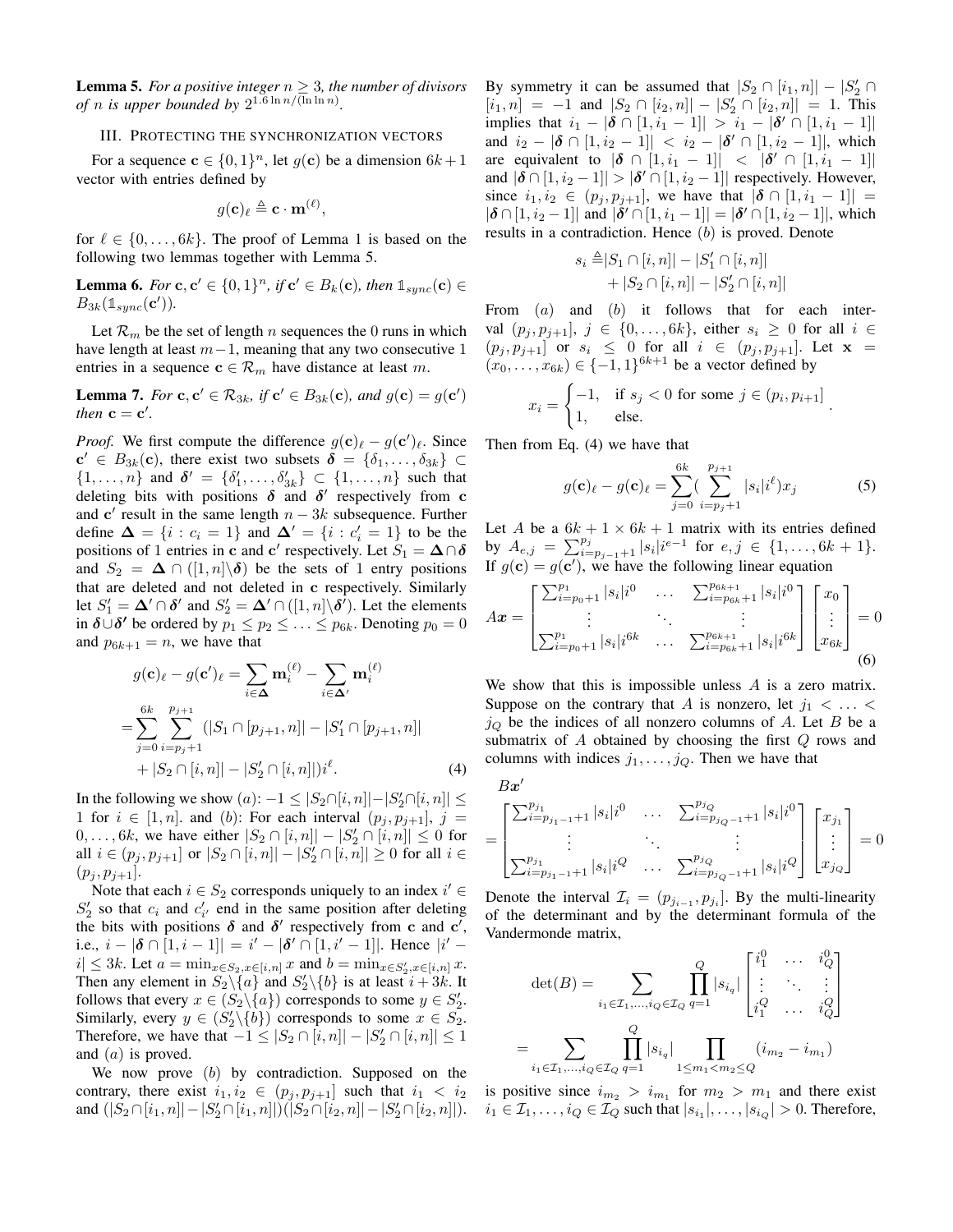the linear equation  $Bx' = 0$  does not have nonzero solutions, contradicting to the fact that  $x' \in \{-1,1\}^Q$ . Hence A is a zero matrix, meaning that

$$
|S_1 \cap [i, n]| - |S'_1 \cap [i, n]| + |S_2 \cap [i, n]| - |S'_2 \cap [i, n]|
$$
  
=  $|\Delta \cap [i, n]| - |\Delta' \cap [i, n]| = 0$ 

for  $i \in \{1, \ldots, n\}$ . This implies  $\Delta = \Delta'$  and thus  $\mathbf{c} = \mathbf{c}'$ .

Let  $\Delta = \{i : 1_{sync}(\mathbf{c})_i = 1\}$  and  $\Delta' = \{i : 0\}$  $\mathbb{1}_{sync}(\mathbf{c}')_i = 1$ . From Lemma 6 we have that  $\mathbb{1}_{sync}(\mathbf{c}') \in$  $B_{3k}(\mathbb{1}_{sync}(\mathbf{c}))$ . Hence  $(\mathbb{1}_{sync}(\mathbf{c}')_i, \dots, \mathbb{1}_{sync}(\mathbf{c}')_n)$   $\in$  $B_{3k}((\mathbb{1}_{sync}(\mathbf{c})_i, \dots, \mathbb{1}_{sync}(\mathbf{c})_n)).$  This implies that  $||\Delta \cap [i, n]| - |\Delta' \cap [i, n]| \leq 3k$ . Therefore,

$$
|g(\mathbb{1}_{sync}(\mathbf{c}))_{\ell} - g(\mathbb{1}_{sync}(\mathbf{c}'))_{\ell}|
$$
  
= 
$$
|\sum_{i}^{n} (|\Delta \cap [i, n]| - |\Delta' \cap [i, n]|)i^{\ell}| \leq \sum_{i}^{n} 3ki^{\ell} < 3kn^{\ell+1}.
$$
 (7)

Hence if  $f(\mathbb{1}_{sync}(\mathbf{c})) = f(\mathbb{1}_{sync}(\mathbf{c}'))$  (see (2) for definition of f), we have that  $g(\mathbb{1}_{sync}(\mathbf{c}))_l \equiv g(\mathbb{1}_{sync}(\mathbf{c}'))_l \mod$  $3kn^{\ell+1}$ , which implies that  $g(\mathbb{1}_{sync}(\mathbf{c})) = g(\mathbb{1}_{sync}(\mathbf{c}'))$ according to E.q. (7). Since  $\mathbb{1}_{sync}(\mathbf{c}') \in B_{3k}(\mathbb{1}_{sync}(\mathbf{c}))$ and  $\mathbb{1}_{sync}(\mathbf{c}), \mathbb{1}_{sync}(\mathbf{c}') \in \mathcal{R}_{3k}$ , from Lemma 7 we have that  $\mathbb{1}_{sync}(\mathbf{c}) = \mathbb{1}_{sync}(\mathbf{c}')$ .

We are now ready to prove Lemma 1. Since  $f(\mathbb{1}_{sync}(\mathbf{c})) \neq f(\mathbb{1}_{sync}(\mathbf{c}'))$  for  $\mathbf{c}' \in B_k(\mathbf{c}) \setminus {\mathbf{c}},$  we have that  $|M(f(\mathbb{1}_{sync}(\mathbf{c}))) - M(f(\mathbb{1}_{sync}(\mathbf{c}')))| \neq 0$ (see (3) for definition of M) for  $c' \in B_k(c) \setminus \{c\}.$ According to Lemma 5, the number of divisors of  $|M(f(\mathbb{1}_{sync}(\mathbf{c}))) - M(f(\mathbb{1}_{sync}(\mathbf{c}')))|$  is upper bounded by  $2^{2[(3k+1)(6k+1)\ln n+(6k+1)\ln 3k]/\ln((3k+1)(6k+1)\ln n+(6k+1)\ln 3k)}$  $= 2^{o(\log n)}$ . Since  $|B_k(c)| \leq {n \choose k}^2 2^k \leq 2n^{2k}$ , there are at most  $2n^{2k}2^{o(\log n)}$  numbers that divide  $|M(f(\mathbb{1}_{sync}(\mathbf{c}))) M(f(\mathbb{1}_{sync}(\mathbf{c}')))|$  for some  $\mathbf{c}' \in B_k(\mathbf{c})\backslash{\{\mathbf{c}\}}$ . Therefore, there exists a number  $p(c) \in [1, 2^{2k \log n + o(\log n)}]$ such that  $p(\mathbf{c})$   $\left| M(f(\mathbb{1}_{sync}(\mathbf{c}'))) - M(f(\mathbb{1}_{sync}(\mathbf{c}))) \right|$ for  $c' \in B_k(c) \setminus \{c\}$ . Hence, if  $M(f(\mathbb{1}_{sync}(c'))) \equiv$  $M(f(\mathbb{1}_{sync}(\mathbf{c}))) \bmod p(\mathbf{c})$  and  $\mathbf{c}' \in B_k(\mathbf{c})$ , we have that  $M(f(\mathbb{1}_{sync}(\mathbf{c}'))) - M(f(\mathbb{1}_{sync}(\mathbf{c}))) \equiv 0 \bmod p(\mathbf{c})$  and thus  $\mathbf{c}' = \mathbf{c}$ .

#### IV. HASH FOR k *dense* SEQUENCES

In this section, we present a hash function for correcting  $k$ deletions in a k *dense* sequence c, based on the knowledge of the *synchronization vector*  $\mathbb{1}_{sync}(\mathbf{c})$ .

Let the positions of the 1 entries in  $\mathbb{1}_{sync}(\mathbf{c})$  be ordered by  $t_1 < t_2 < ... < t_J$ , where  $J = \sum_{i=1}^{J} \mathbb{1}_{sync}(\mathbf{c})_i$ . Furthermore, let  $t_0 = 0$  and  $t_{J+1} = n + 1$  Split c into blocks  $\mathbf{a}_0, \ldots, \mathbf{a}_J$ , where

$$
\mathbf{a}_j = (c_{t_j+1}, c_{t_j+2}, \dots, c_{t_{j+1}-1}).
$$

Let the hash function  $Hash_k$ : be given by

$$
Hash_k(\mathbf{c}) = RS_{2k}((H(\mathbf{a}_0), \dots, H(\mathbf{a}_J))),
$$

where  $RS_{2k}(c)$  is the redundancy of a systematic Reed-Solomon code that corrects  $2k$  substitution errors.

The sequence  $(H(\mathbf{a}_0),...,H(\mathbf{a}_J))$  is a sequence of symbols  $H(\mathbf{a}_i)$  (see Lemma 4), each having alphabet size  $2^{[(L/(\log n))](2k \log \log n + O(1))}$ . The length of  $Hash_k(c)$ is  $\max\{4k\log n, 4k\lceil(L/[\log n])](2k\log \log n + O(1))\}$  =  $4k \log n + o(\log n)$ . We now present the following procedure that recovers c from its length  $n - k$  subsequence d and the hash function  $Hash_k(c)$ , given  $\mathbb{1}_{sync}(c)$ .

- 1) **Step 1:** Find the *synchronization vector*  $\mathbb{1}_{\text{sumc}}(\mathbf{d}) \in$  $\{0,1\}^{n-k}$  of d. Find the locations of 1 entries in  $\mathbb{1}_{sync}(\mathbf{c})$  and order them by  $t_1 < \ldots < t_J$ . Let  $t_0 = 0$ and  $t_{J+1} = n + 1$
- 2) **Step 2:** Let  $\mathbb{1}_{sync}(d)_0 = \mathbb{1}_{sync}(d)_{n+1} = 1$ . For each  $j \in [0, J]$ , if there exist two numbers  $i_j \in [t_j$  $k, t_j$  and  $i_{j+1} \in [t_{j+1}-k, t_{j+1}]$  such that  $\mathbb{1}_{\text{sync}}(\mathbf{d})_{i_j} =$  $\mathbb{1}_{sync}(\mathbf{d})_{i_j} = 1$ , set  $\mathbf{a}'_j = (d_{i_j+1}, d_{i_j+2}, \ldots, d_{i_{j+1}-1}).$ Else set  $\mathbf{a}'_j = 0$ .
- 3) Step 3: Apply the Reed-Solomon decoder to decode  $U_0$ ,...,  $H(\mathbf{a}'_J)$ ,  $Hash_k(\mathbf{c})$  and to recover  $H(\mathbf{a}_j)$  for  $j \in [0, J]$ .
- 4) Step 4: Let  $\mathbf{b}_j = (d_{t_j+1}, \ldots, d_{t_{j+1}-k-1})$ , recover  $\mathbf{a}_j$  by using  $\mathbf{b}_j$  and  $H(\mathbf{a}_j)$ .

To prove the correctness of the decoding, we first show that  $a_j$ can be recovered from  $\mathbf{b}_i$  and  $H(\mathbf{a}_i)$ . This can be done by noticing that  $(d_{t_i+1}, \ldots, d_{t_{i+1}-k-1})$  is a length  $|\mathbf{a}_j| - k$ subsequence of  $a_j$ , where  $|a_j|$  is the length of  $a_j$ . Furthermore, it can be proved that there exist at most  $2k$  indices  $j$ , such that  $\mathbf{a}'_j \neq \mathbf{a}_j$ . Thus the Reed-Solomon code works.

#### V. TRANSFORMATION TO k *dense* SEQUENCES

In this section we present an algorithm to compute  $T(c)$ , which transforms any sequence  $\mathbf{c} \in \{0,1\}^n$  into a k *dense* sequence. Let  $1^x$  and  $0^y$  denote consecutive x 1's and consecutive  $y$  0's respectively. It can be shown that any sequence  $c$ satisfying the following is a k *dense* sequence.

**Property** 1: There is no  $i \in [1, n]$  that satisfies  $(c_j, c_{j+1}, \ldots, c_{j+\lceil \log k \rceil+4}) \neq \mathbf{1}^{\lceil \log k \rceil+5}$  for  $j \in [i, i + 1]$  $L_1 - \lceil \log k \rceil - 5$ , where  $L_1 \triangleq (\lceil \log k \rceil + 5)2^{\lceil \log k \rceil + 8} \lceil \log n \rceil$ . **property** 2: Any interval  $[i, i + L_2 - 1] \subseteq [1, n]$  of length  $L_2 \triangleq (3k + \lceil \log k \rceil + 4)(\lceil \log n \rceil + 9 + \lceil \log k \rceil)$ contains a sub-interval  $[j, j + 3k + \lceil \log k \rceil + 3]$ , such that  $(c_m, c_{m+1}, \ldots, c_{m+\lceil \log k \rceil+4}) \neq \mathbf{1}^{\lceil \log k \rceil+5}$  for  $m \in [j, j+4]$  $3k - 1$ .

Next we show how to transform a sequence into one that satisfies Properties 1 and 2. The following two lemmas will be used, where Lemma 8 presents a function that outputs a sequence satisfying Property 1.

Lemma 8. *For integers* k *and* n > k*, there exists a* map  $T_1$  :  $\{0,1\}^n$   $\rightarrow$   $\{0,1\}^{n+\lceil \log k \rceil +5}$ , computable in  $O(n^2k \log n \log k)$  *time, such that*  $T_1(c)$  *satisfies Property* 1. The sequence **c** *can be recovered from*  $T_1(c)$ *.* 

**Lemma 9.** For an integer k, let  $c \in \{0, 1\}^{3k + \lceil \log k \rceil + 4}$  be a se*quence such that*  $c_i = c_{i+1} = ... = c_{i+\lceil \log k \rceil+4} = 1$  *for some*  $i \in [1, 3k]$ . There exists a mapping  $T_2 : \{0, 1\}^{3k + \lceil \log k \rceil + 4} \rightarrow$  $\{0,1\}^{3k + \lceil \log k \rceil + 3}$ , computable in  $O(k^2 \log k)$  time, such *that*  $T_2(c)$  *contains no*  $\lceil \log k \rceil + 5$  *consecutive* 1 *bits. In addition, the sequence* **c** *can be recovered from*  $T_2(c)$ *.*